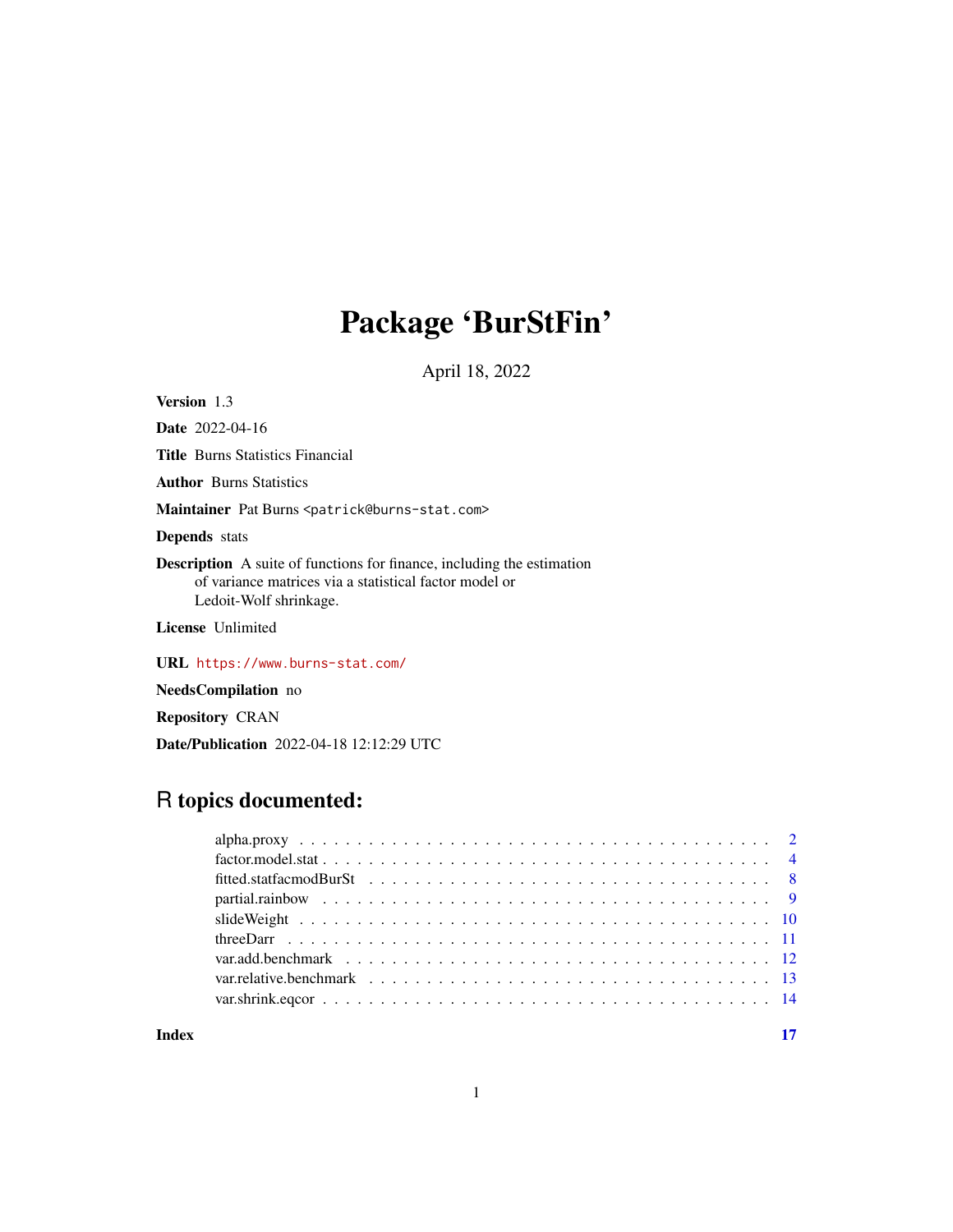<span id="page-1-1"></span><span id="page-1-0"></span>

#### Description

Computes (and possibly generates a contour plot of) the alpha proxy – a measure of the effect that volatility and correlation have on the utility of the investor. As the name might suggest, it is in the same units as alpha (that is, expected returns).

# Usage

```
alpha.proxy(weight = 0.2, vol.man = 0.2, vol.bench = 0.2,
vol.other = 0.2, cor.man = 0.2, cor.bench = 0.2,
plot.it = TRUE, transpose = FALSE, ...)
```
# Arguments

| weight    | a number or vector of the fraction of the value of the investor's entire portfolio<br>that is given to the manager.    |
|-----------|------------------------------------------------------------------------------------------------------------------------|
| vol.man   | a number or vector giving the volatility of the manager's portfolio.                                                   |
| vol.bench | a number or vector giving the volatility of the benchmark.                                                             |
| vol.other | a number or vector giving the volatility of the rest of the portfolio.                                                 |
| cor.man   | a number or vector giving the correlation between the manager's portfolio and<br>the rest of the investor's portfolio. |
| cor.bench | a number or vector giving the correlation between the benchmark and the rest of<br>the investor's portfolio.           |
| plot.it   | logical value. If TRUE and two of the arguments above have length greater than<br>1, then a contour plot is created.   |
| transpose | logical value. If TRUE, then the variables on the axes of the contour plot are<br>switched.                            |
| $\ddots$  | additional arguments to filled. contour may be given.                                                                  |

#### Value

a vector of the alpha proxies (in basis points) if less than 2 of the first 6 arguments have length more than 1.

Otherwise it is a list (returned invisibly if plot.it is TRUE) with the following components:

| X    | one of the vectors of inputs.                                                                                                                             |
|------|-----------------------------------------------------------------------------------------------------------------------------------------------------------|
| V    | the other vector of inputs.                                                                                                                               |
| Z    | a matrix of the computed alpha proxies where rows correspond to the values in<br>x and the columns correspond to y. The values are given in basis points. |
| call | a character string of the image of the command that created the object.                                                                                   |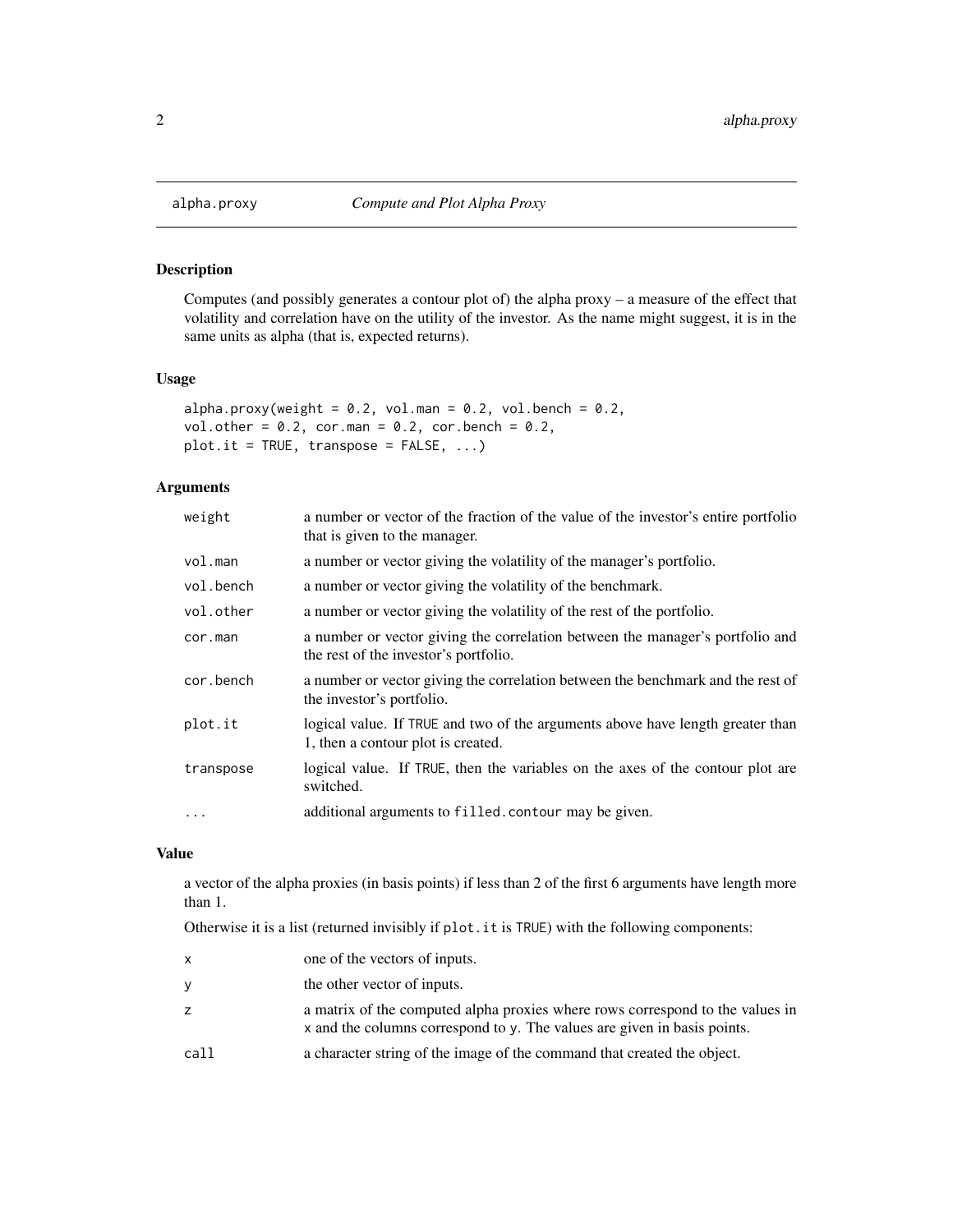# <span id="page-2-0"></span>alpha.proxy 3

# Side Effects

if plot.it is TRUE, then a contour plot is created.

An error occurs if more than 2 of the first 6 arguments have length greater than 1.

#### Details

The first 6 arguments are the variables that determine the alpha proxy. The investor is faced with the decision of hiring the manager for some portion (the weight) of the portfolio rather than using a replication of the benchmark. If the alpha proxy is positive, then the volatility and correlation of the manager's portfolio is improving whatever outperformance the manager may have (or is offsetting the losses).

# Revision

This help was last revised 2010 January 05.

# References

Burns, Patrick (2003). "Portfolio Sharpening". Working Paper, Burns Statistics http://www.burnsstat.com/.

#### See Also

[partial.rainbow](#page-8-1).

#### Examples

```
# return vector of alpha proxies
alpha.proxy(weigh=.05, vol.man=.17, cor.man=seq(0, .2, len=21))
# create a contour plot
alpha.proxy(weigh=.05, vol.man=seq(.15, .25, len=20),
cor.man=seq(0, .2, len=21))
# commands used to create figures in the paper
alpha.proxy(vol.man=seq(.15, .25, len=50), weight=seq(.01, .7, leng=60),
       color.palette=partial.rainbow(start=0, end=.32))
alpha.proxy(cor.man=seq(0, .3, len=50), weight=seq(.01, .7, leng=60),
       color.palette=partial.rainbow(start=.07))
alpha.proxy(cor.man=seq(0, .3, len=50), vol.man=seq(.15, .25, leng=60),
```
color.palette=partial.rainbow(start=0))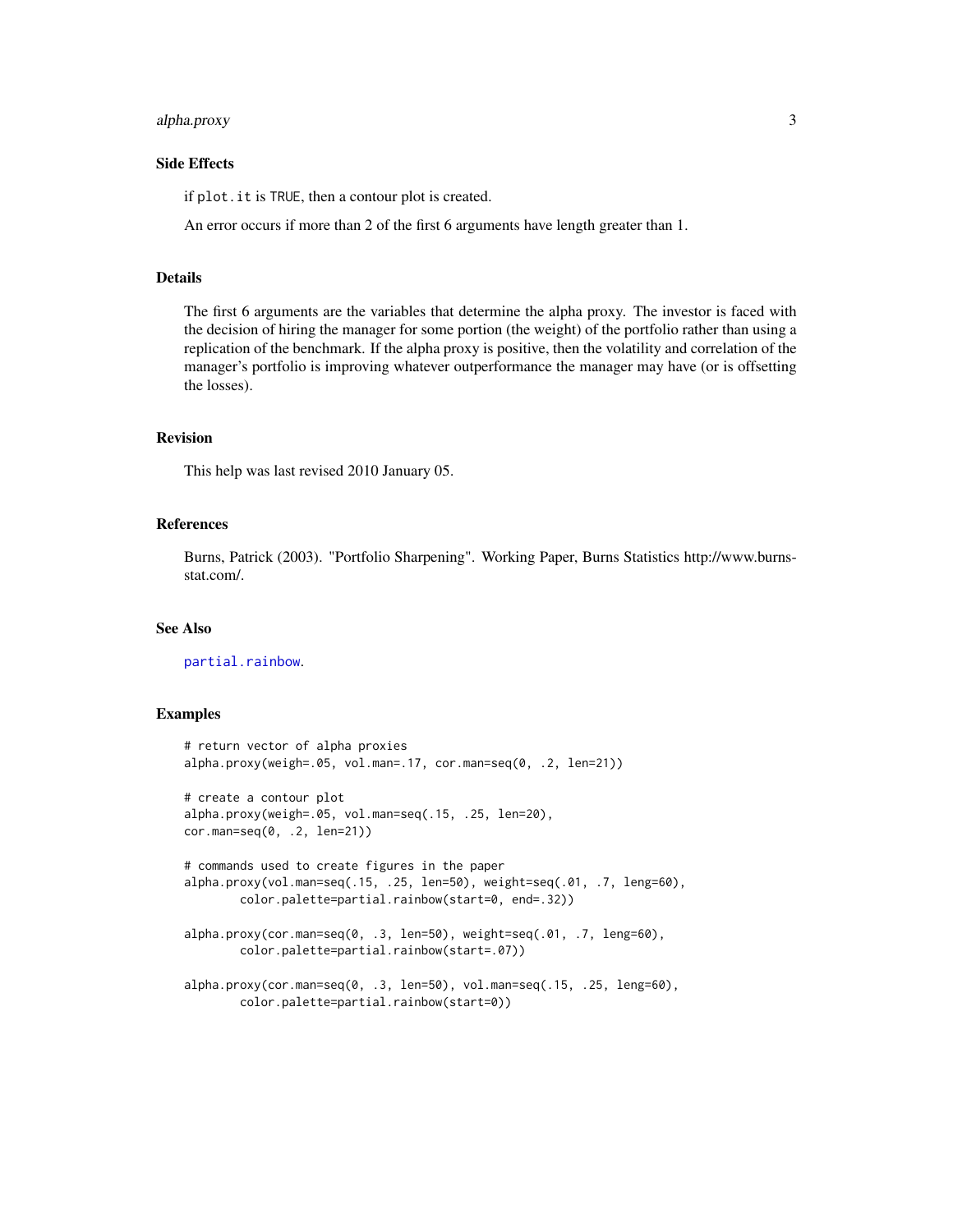<span id="page-3-1"></span><span id="page-3-0"></span>

#### Description

Creates a variance matrix based on the principal components of the variables that have no missing values.

# Usage

```
factor.model.stat(x, weights = seq(0.5, 1.5, length.out = nobs),
output = "full", center = TRUE, frac.var = 0.5, iter.max = 1,
nfac.miss = 1, full.min = 20, reg.min = 40, sd.min = 20,
quan.sd = 0.9, tol = 0.001, zero.load = FALSE,
range.factors = c(0, \text{Inf}), constant.returns.okay = FALSE,
specific.floor = 0.1, floor.type = "quantile", verbose=2)
```
# Arguments

| X         | required. A numeric matrix. The rows are observations and the columns are the<br>variables. In finance, this will be a matrix of returns where the rows are times<br>and the columns are assets. For the default value of weights the most recent<br>observation should be the last row. The number of columns may exceed the<br>number of rows, and missing values are accepted. A column may even have all<br>missing values. |
|-----------|---------------------------------------------------------------------------------------------------------------------------------------------------------------------------------------------------------------------------------------------------------------------------------------------------------------------------------------------------------------------------------------------------------------------------------|
| weights   | a vector of observation weights, or NULL.                                                                                                                                                                                                                                                                                                                                                                                       |
|           | Equal weights can be specified with NULL or with a single positive number.                                                                                                                                                                                                                                                                                                                                                      |
|           | Otherwise, the length must be equal to either the original number of rows in x<br>or the number of rows in x minus the number of rows that contain all missing<br>values.                                                                                                                                                                                                                                                       |
| output    | a character string indicating the form of the result. It must partially match one<br>of: "full", "systematic", "specific" or "factor".                                                                                                                                                                                                                                                                                          |
| center    | either a logical value or a numeric vector with length equal to the number of<br>columns in x. If center is TRUE, then the mean of each column is used as the<br>center. If center is FALSE, then the center for each variable is taken to be zero.                                                                                                                                                                             |
| frac.var  | a control on the number of factors to use – the number of factors is chosen so<br>that the factors account for (just over) frac. var of the total variability.                                                                                                                                                                                                                                                                  |
| iter.max  | the maximum number of times to iterate the search for principal factors of the<br>variables with complete data.                                                                                                                                                                                                                                                                                                                 |
| nfac.miss | a vector of integers giving the number of factors to use in regressions for vari-<br>ables with missing values. The number of factors used is equal to the i-th el-<br>ement of nfac.miss where i is the number of missing values for the variable.<br>Thus the values in the vector should be non-increasing. The last value is used<br>when the number of missing values is greater than the length of nfac.miss.             |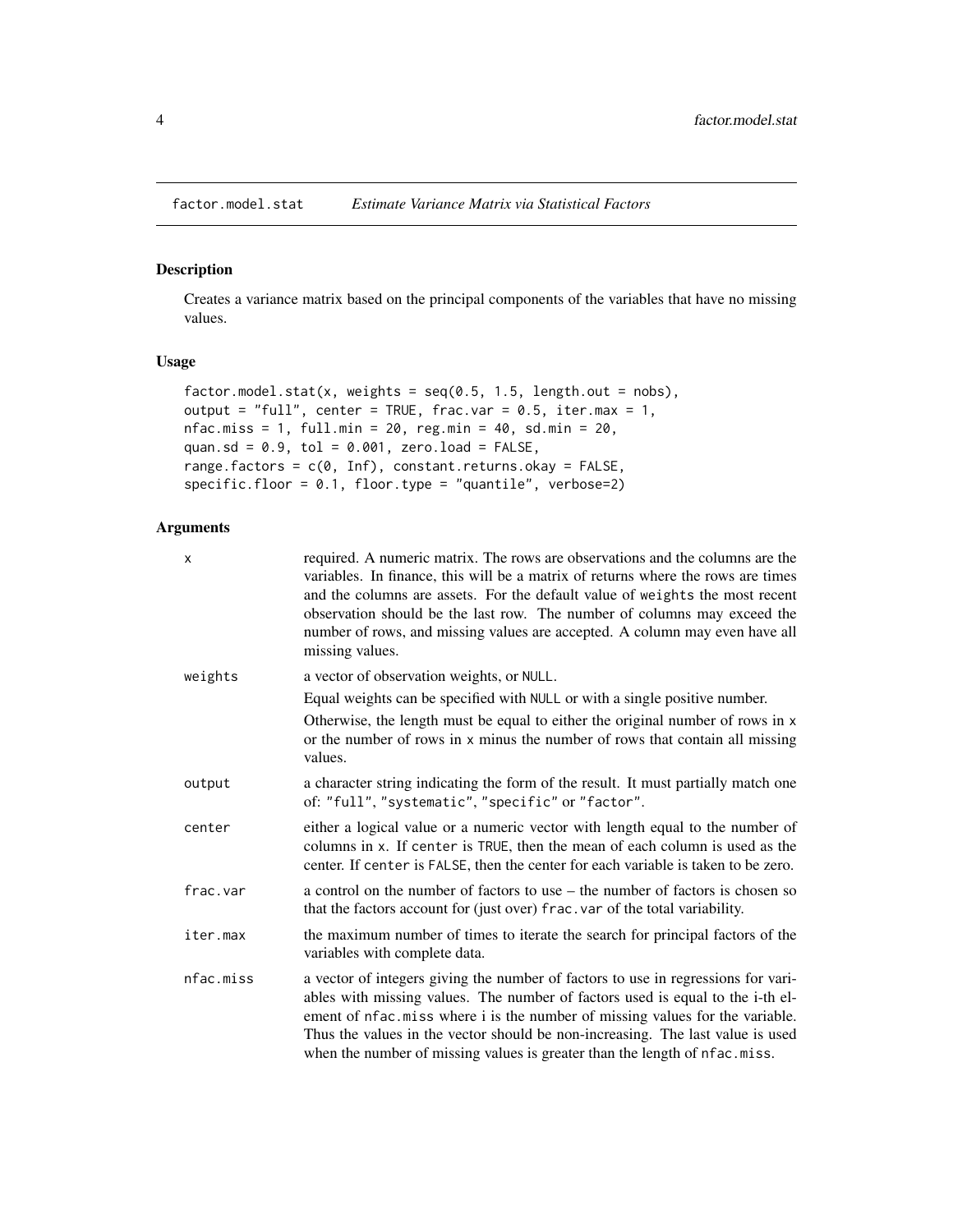| full.min              | an integer giving the minimum number of variables that must have complete<br>data.                                                                                                                                                                                                                                 |
|-----------------------|--------------------------------------------------------------------------------------------------------------------------------------------------------------------------------------------------------------------------------------------------------------------------------------------------------------------|
| reg.min               | the minimum number of non-missing values for a variable in order for a regres-<br>sion to be performed on the variable.                                                                                                                                                                                            |
| sd.min                | the minimum number of non-missing values for a variable in order for the stan-<br>dard deviation to be estimated from the data.                                                                                                                                                                                    |
| quan.sd               | the quantile of the standard deviations to use for the standard deviation of vari-<br>ables that do not have enough data for the standard deviation to be estimated.                                                                                                                                               |
| tol                   | a number giving the tolerance for the principal factor convergence (using the<br>assets with full data). If the maximum change in uniquenesses (in the correla-<br>tion scale) is less than tol from one iteration to the next, then convergence is<br>assumed and the iterations end.                             |
| zero.load             | a logical value. If TRUE, then loadings for variables with missing values are zero<br>except for those estimated by regression. If FALSE, then loadings for variables<br>with missing values are the average loading for the factor (when they are not<br>estimated by regression).                                |
| range.factors         | a numeric vector that gives the maximum and minimum number of factors that<br>are allowed to be used.                                                                                                                                                                                                              |
| constant.returns.okay |                                                                                                                                                                                                                                                                                                                    |
|                       | a logical vector: if TRUE, then a column with all of its non-missing values equal<br>does not cause an error.                                                                                                                                                                                                      |
|                       | if the true variance is thought to be non-zero, then a better alternative to setting<br>this to TRUE is to set all the values in the column of x to be NA.                                                                                                                                                         |
| specific.floor        | a number indicating how much uniquenesses should be adjusted upwards. The<br>meaning of this number depends on the value of the floor. type argument.                                                                                                                                                              |
| floor.type            | a character string that partially matches one of: "quantile" or "fraction".<br>If the value is "quantile", then all uniquenesses are made to be at least as big<br>as the specific. floor quantile of the uniquenesses.<br>If the value is "fraction", then all uniqueness are made to be at least specific.floor. |
| verbose               | a number indicating the level of warning messages desired. This currently con-<br>trols warnings:<br>If at least 1 then a warning will be issued if all the values in x are non-negative                                                                                                                           |
|                       |                                                                                                                                                                                                                                                                                                                    |

If at least 1, then a warning will be issued if all the values in x are non-negative. In finance this is an indication that prices rather than returns are input (an easy mistake to make).

If at least 1, then a warning will be issued if there are any assets with constant returns (unless constant.returns.okay is FALSE in which case an error is thrown).

If at least 2, then a warning will be issued if there are any specific variances that are adjusted from being negative.

# Value

if output is "full", then a variance matrix with dimensions equal to the number of columns in the input x. This has two additional attributes: number.of.factors that says how many factors are used in the model, and timestamp that gives the date and time that the object was created.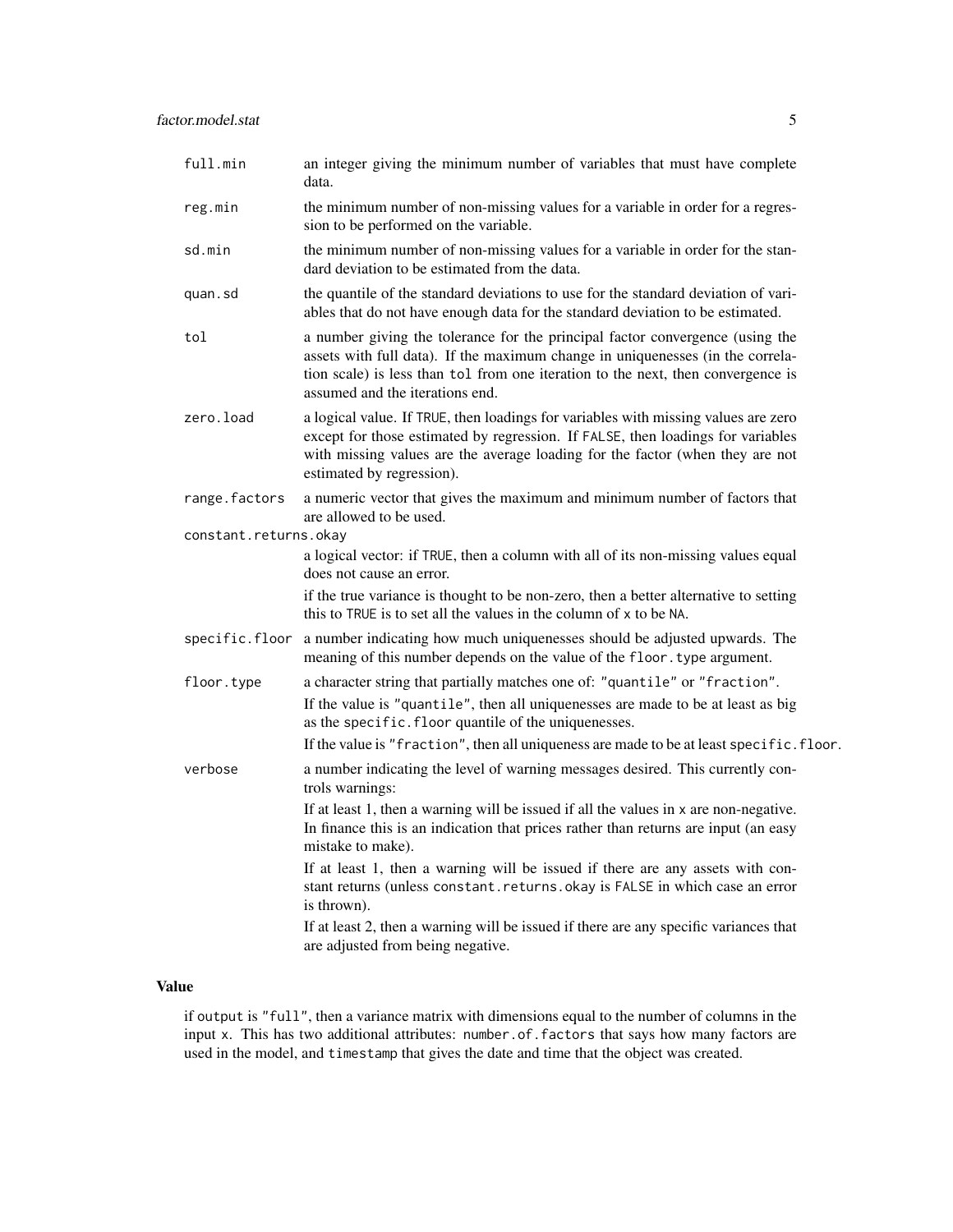if output is "systematic", then a matrix with dimensions equal to the number of columns in the input x that contains the systematic portion of the variance matrix.

if output is "specific", then a diagonal matrix with dimensions equal to the number of columns in the input x that contains the specific variance portion of the variance matrix. The full variance matrix is the sum of the systematic and specific matrices.

If output is "factor", then an object of class "statfacmodBurSt" which is a list with components:

| loadings                     | a matrix of the loadings for the correlation matrix.                                                                                                                                                                  |
|------------------------------|-----------------------------------------------------------------------------------------------------------------------------------------------------------------------------------------------------------------------|
| uniquenesses                 | the uniquenesses for the correlation matrix. That is, the proportion of the vari-<br>ance that is not explained by the factors.                                                                                       |
|                              | Note that if there are uniquenesses that have been modified via the specific. floor<br>argument, then the actual proportion is the stated proportion divided by one plus<br>the modification.                         |
| sdev                         | the standard deviations for the variables.                                                                                                                                                                            |
|                              | Note that if there are uniquenesses that have been modified via the specific. floor<br>argument, then the corresponding standard deviations in sdev are smaller than<br>the actual standard deviations in the answer. |
| constant.names               |                                                                                                                                                                                                                       |
|                              | A character vector giving the names of the variables that are constant (if any).                                                                                                                                      |
| cumulative.variance.fraction |                                                                                                                                                                                                                       |
|                              | numeric vector giving the cumulative fraction of the variance explained by (all)<br>the factors.                                                                                                                      |
| timestamp                    | character string giving the date and time the calculation was completed.                                                                                                                                              |
| call                         | an image of the call that created the object.                                                                                                                                                                         |

# Details

Observations that are missing on all variables are deleted. Then a principal components factor model is estimated with the variables that have complete data.

For variables that have missing values, the standard deviation is estimated when there are enough obeservations otherwise a given quantile of the standard deviations of the other assets is used as the estimate. The loadings for these variables are set to be either the average loading for the variables with no missing data, or zero. The loadings for the most important factors are modified by performing a regression with the non-missing data for each variable (if there is enough data to do the regression).

The treatment of variables with missing values can be quite important. You may well benefit from specializing how missing values are handled to your particular problem. To do this, set the output to "factor" – then you can modify the loadings (and per force the uniquenesses), and the standard deviations to fit your situation. This may include taking sectors and countries into account, for example.

The default settings for missing value treatment are suitable for creating a variance matrix for longonly portfolio optimization – high volatility and average correlation. Take note that the proper treatment of missing values is HIGHLY dependent on the use to which the variance matrix is to be put.

OBSERVATION WEIGHTS. Time weights are quite helpful for estimating variances from returns. The default weighting seems to perform reasonably well over a range of situations.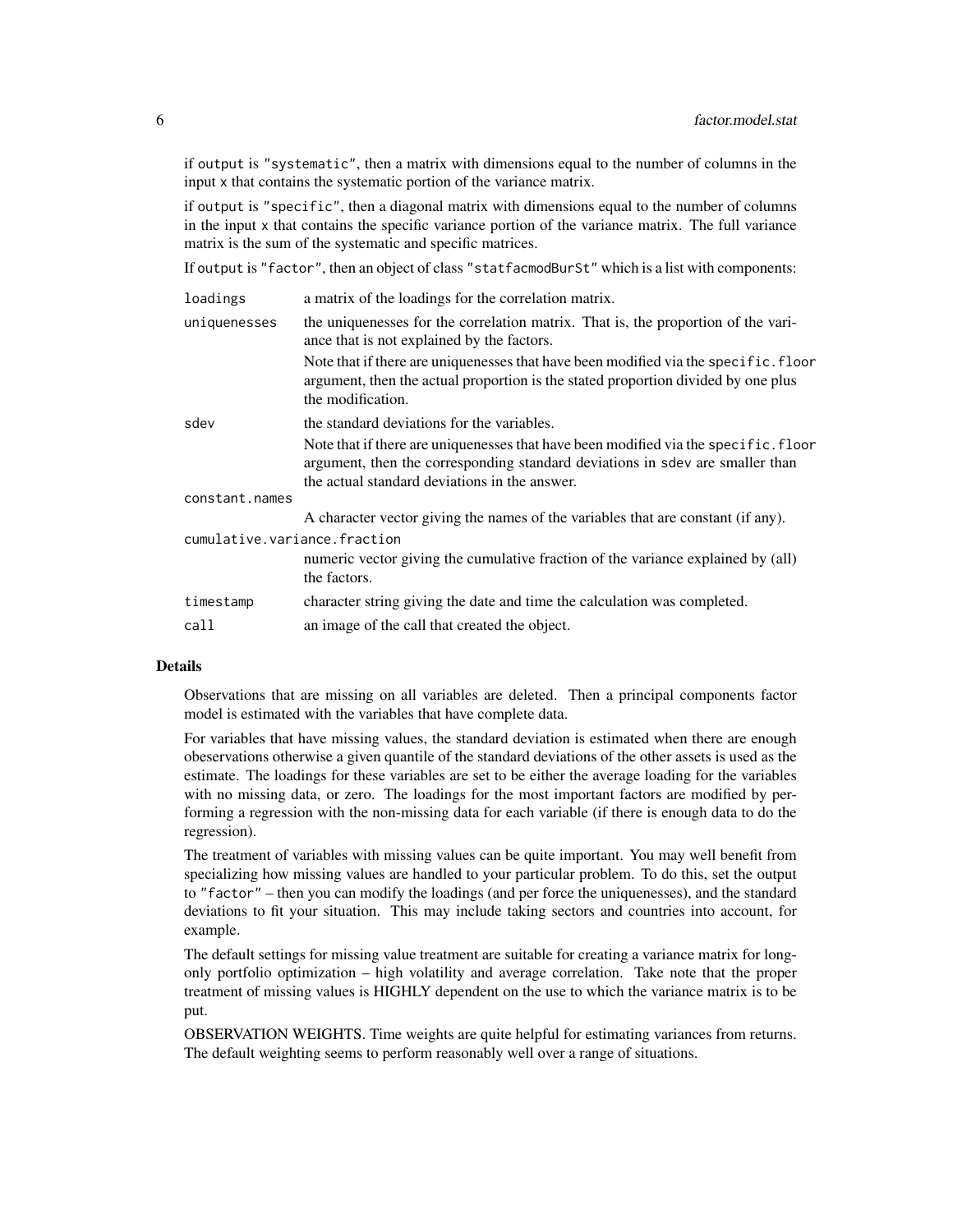<span id="page-6-0"></span>FACTOR MODEL TO FULL MODEL. This class of object has a method for fitted which returns the variance matrix corresponding to the factor model representation.

# Warning

The default value for weights assumes that the last row is the most recent observation and the first observation is the most ancient observation.

# Research Issues

The method of handling missing values used in the function has not been well studied. It seems not to be the worst approach, but undoubtedly can be improved.

The default method of boosting the result away from singularity is completely unstudied. For optimization it is wise to move away from singularity, just how to do that best seems like a research question.

# Revision

This help was last revised 2014 March 09.

#### Author(s)

Burns Statistics

# See Also

[fitted.statfacmodBurSt](#page-7-1), [var.shrink.eqcor](#page-13-1), cov.wt, [slideWeight](#page-9-1).

#### Examples

```
## Not run:
varian1 <- factor.model.stat(retmat)
varfac <- factor.model.stat(retmat, nfac=0, zero=TRUE, output="fact")
varian2 <- fitted(varfac) # get matrix from factor model
varian3 <- factor.model.stat(retmat, nfac=rep(c(5,3,1), c(20,40,1)))
## End(Not run)
```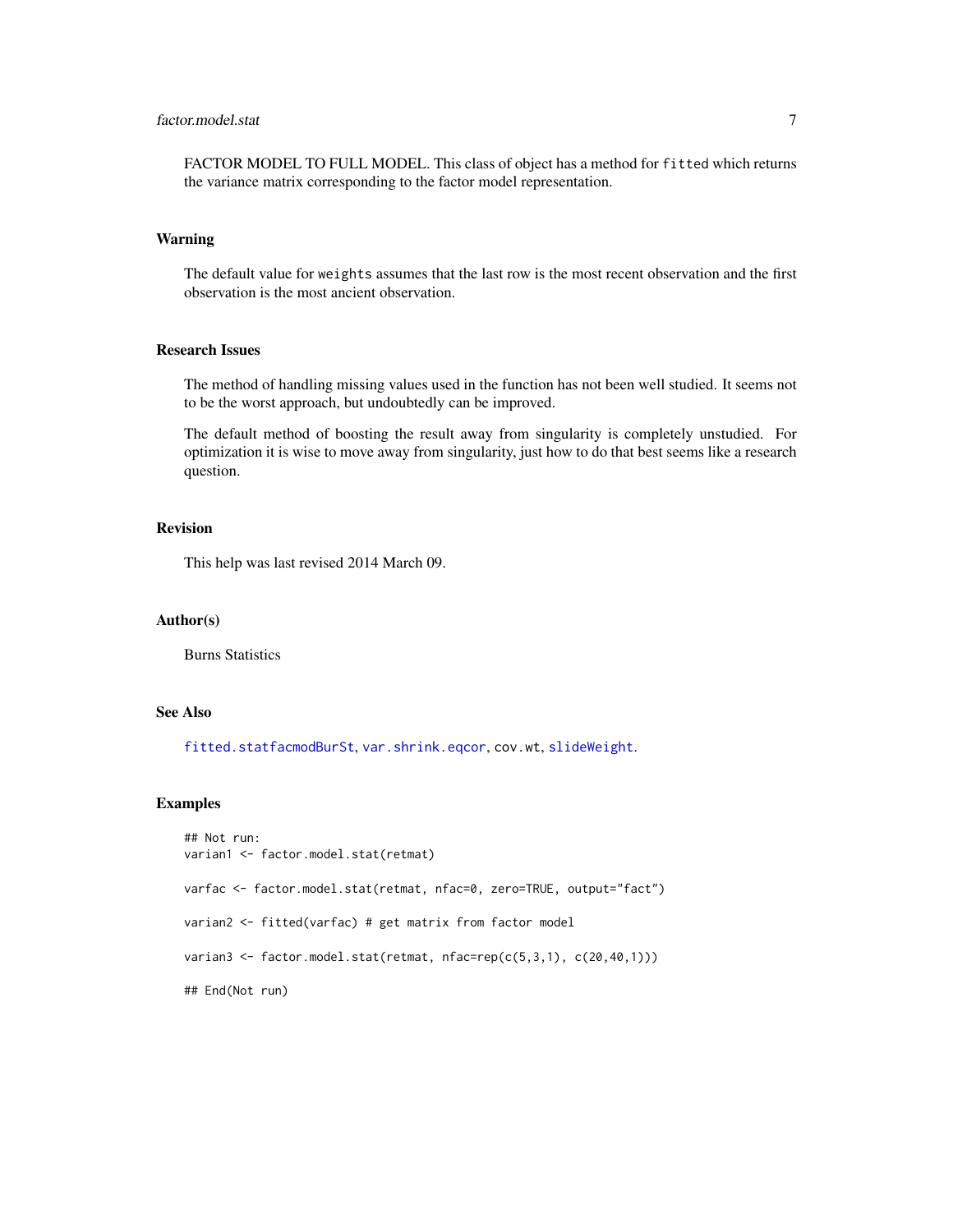```
fitted.statfacmodBurSt
```
*Variance Matrix From Statistical Factor Model*

# Description

Takes a statistical factor model object and produces the variance matrix that it represents.

# Usage

```
## S3 method for class 'statfacmodBurSt'
fitted(object, output = "full", \ldots)
```
# Arguments

| object    | an object of class statfacmodBurSt.                                                       |
|-----------|-------------------------------------------------------------------------------------------|
| output    | a character string that must partially match one of: "full", "systematic",<br>"specific". |
| $\ddotsc$ | not used, but allows methods for inheriting objects to have additional arguments.         |

# Value

a numeric matrix of the variance represented by the factor model, or the systematic or specific variance portion of the model.

This has two additional attributes:

number.of.factors the number of factors used in the model. timestamp the date and time at which the model was originally created.

# Revision

This help was last revised 2012 February 12.

# Author(s)

Burns Statistics

# See Also

[factor.model.stat](#page-3-1).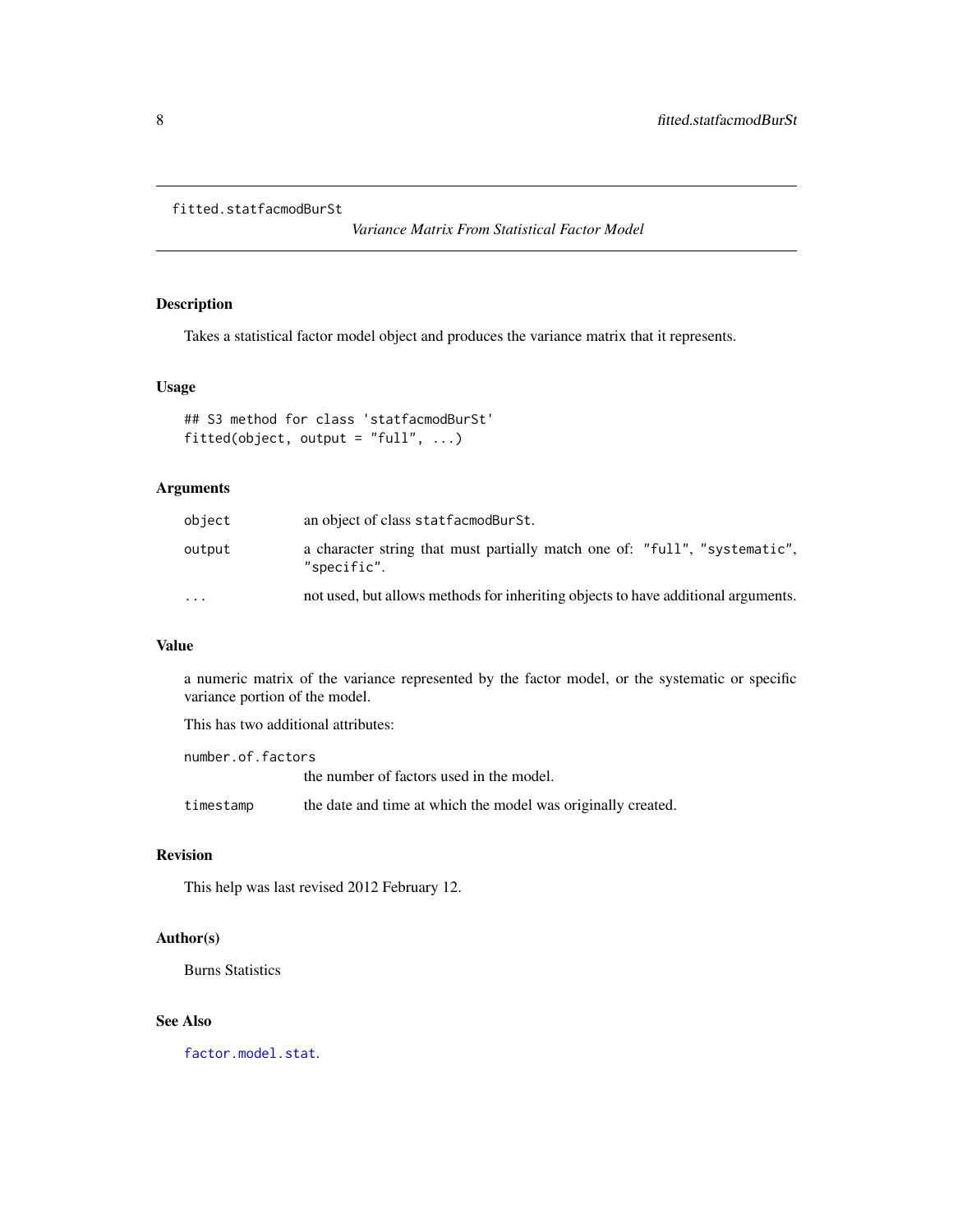# <span id="page-8-0"></span>partial.rainbow 9

#### Examples

```
## Not run:
varfac <- factor.model.stat(retmat, zero=TRUE, output="factor")
# perhaps modify loadings and uniquenesses for missing values
varian2 <- fitted(varfac) # get variance matrix from factor model
specif <- fitted(varfac, output="specific") # diagonal matrix
## End(Not run)
```
<span id="page-8-1"></span>partial.rainbow *Create Palette Function for Part of Rainbow*

## Description

Returns a function suitable as the color.palette argument to filled.contour that contains a specified portion of the rainbow.

# Usage

partial.rainbow(start =  $0$ , end =  $0.35$ )

#### Arguments

| start | a number giving where the colors should start. Valid numbers range from 0 (red)<br>to 1 (also red). |
|-------|-----------------------------------------------------------------------------------------------------|
| end   | a number giving where the colors should end. Valid numbers range from 0 (red)<br>to 1 (also red).   |

# Value

a function similar to rainbow but with the start and end arguments (possibly) changed.

#### Details

This function was made to facilitate the construction of contour plots in the alpha.proxy function, but is of general use.

# Revision

This help was last revised 2010 January 05.

#### References

Burns, Patrick (2003). "Portfolio Sharpening". Working Paper, Burns Statistics http://www.burnsstat.com/.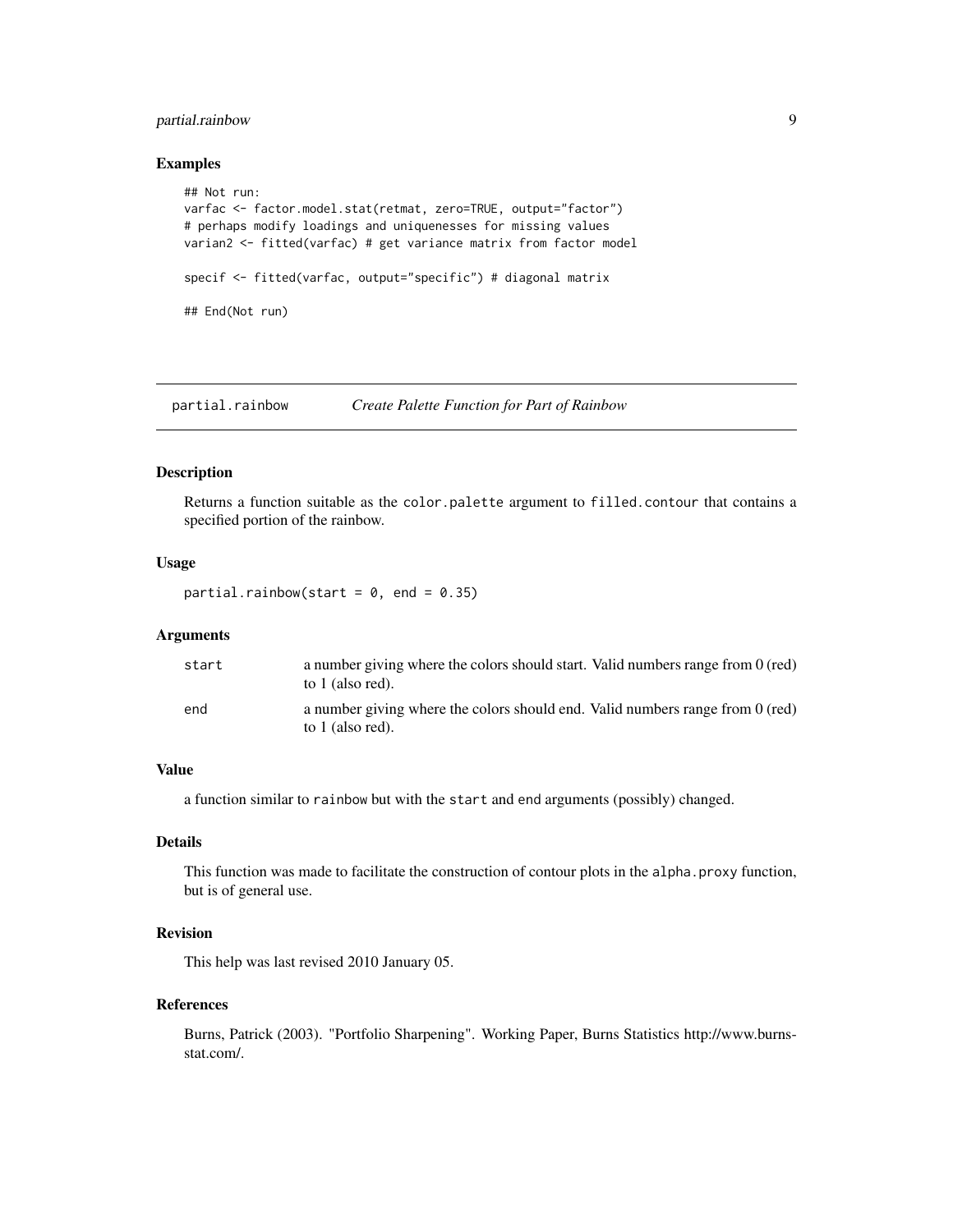# <span id="page-9-0"></span>See Also

[rainbow](#page-0-0), [filled.contour](#page-0-0), [alpha.proxy](#page-1-1).

#### Examples

```
ap1 \leq alpha.proxy(cor.man=seq(0, .3, len=50),
vol.man=seq(.15, .25, leng=60), plot=FALSE)
filled.contour(ap1, color.palette=partial.rainbow(start=.05, end=.3))
```
<span id="page-9-1"></span>slideWeight *Generate Time Weights Flexiibly*

# Description

Returns a vector of weights between 1 and 0 (inclusive). The general form is: some recent weights are 1, some early weights are 0, and weights between these vary linearly. It is allowable for no points to be specified as 0 or 1.

## Usage

```
slideWeight(n, fractions = c(0, 1), observations = NULL,
locations = NULL)
```
# Arguments

| n            | the length of the result – the number of observations.                                                                                                                                                           |
|--------------|------------------------------------------------------------------------------------------------------------------------------------------------------------------------------------------------------------------|
| fractions    | length 2 numeric vector giving the fraction of the way between 0 and n where<br>the ends of the linear slide should be. There is no requirement that the fractions<br>need to be between 0 and 1.                |
|              | This is ignored if observations or locations is given.                                                                                                                                                           |
| observations | length 2 numeric vector giving the number of observations that should be 1 and<br>the number of observations that should have any weight. The smaller is taken to<br>be the former and the larger as the latter. |
| locations    | length 2 numeric vector giving the locations (subscripts) for the ends of the<br>linear slide. The smaller number is the index of the last 0, the larger is the index<br>of the last value smaller than 1.       |

# Value

a numeric vector of length n with values within the range of 0 and 1 (inclusive). The values are non-decreasing – meaning put more weight on more recent observations.

## Details

The arguments fractions, observations and locations are all to control where the ends of the weights strictly between 0 and 1 are. Only one of them is used. locations takes precedence. fractions is used if neither of the other two are given.

This is suitable to give as the weights argument to var.shrink.eqcor and factor.model.stat.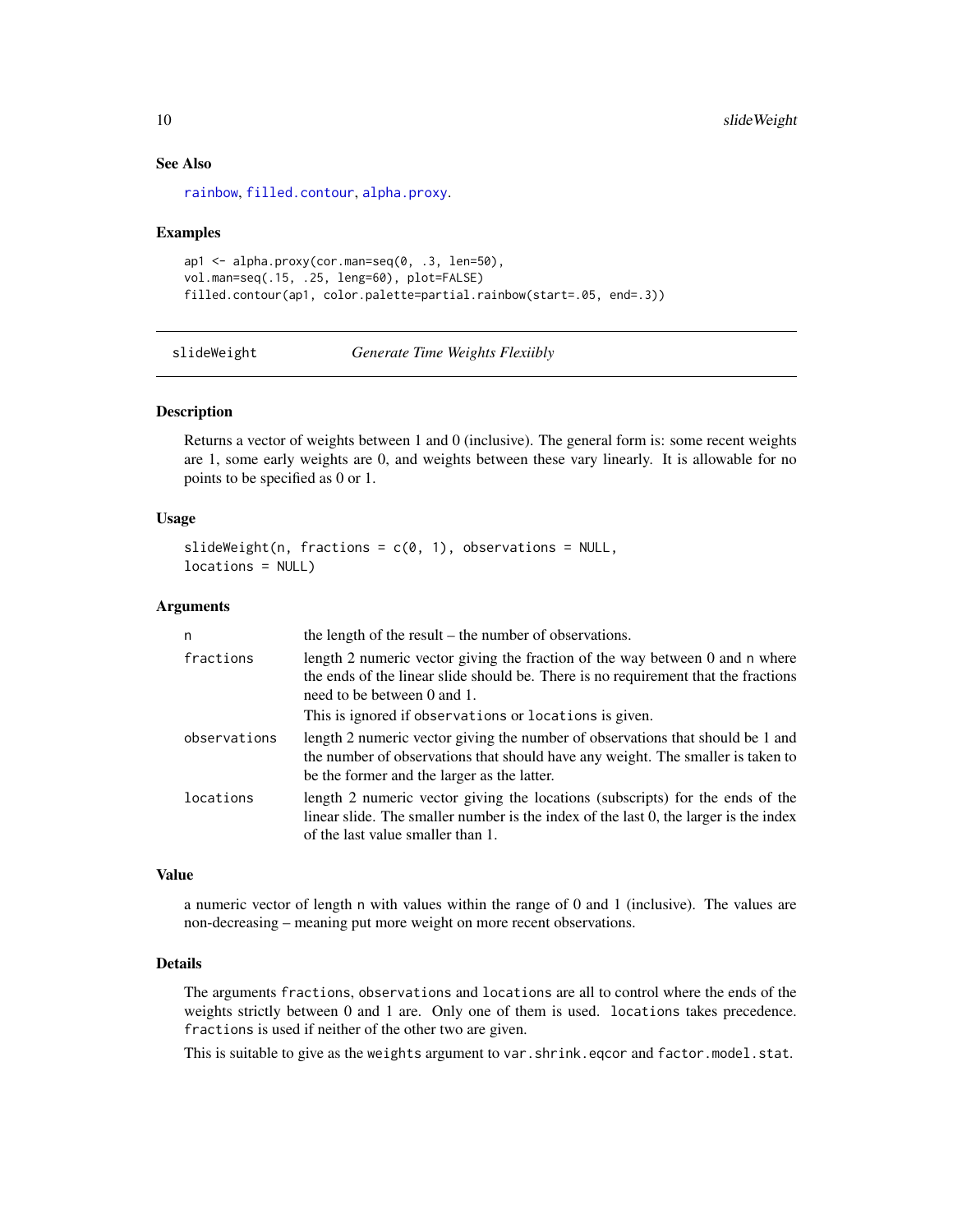#### <span id="page-10-0"></span>threeDarr 11

# Revision

This help was last revised 2014 March 09.

#### See Also

[var.shrink.eqcor](#page-13-1), [factor.model.stat](#page-3-1).

#### Examples

```
# examples assume number of observations is 200
# all weights either 0 or 1
rollwin50 <- slideWeight(200, observations=c(50,50))
# 50 with full weight, 100 more with partial weight
swght50.150 <- slideWeight(200, observations=c(50, 150))
# approximately default weights of var.shrink.eqcor and factor.model.stat
lindec3 <- slideWeight(200, fractions=c(-1/2, 3/2))
```
<span id="page-10-1"></span>threeDarr *Combine matrices into 3D array*

#### Description

Returns a three-dimensional array given one or more matrices and instructions on how to combine them.

# Usage

 $threeDarr(..., rep = 1, union = TRUE, slice names = NULL)$ 

#### Arguments

| .          | one or more matrices.                                                                                                                |
|------------|--------------------------------------------------------------------------------------------------------------------------------------|
| rep        | an integer saying how many times to replicate the slices.                                                                            |
| union      | logical value: if TRUE, then the union of row and column names is created in the<br>output. If FALSE, then the intersection is done. |
| slicenames | a character vector with length equal to the number of slices in the resulting array.                                                 |

#### Value

an array with the first two dimensions being the union or intersection of the first two dimensions of the input matrices, and third dimension equal to the number of input matrices times the number of replications.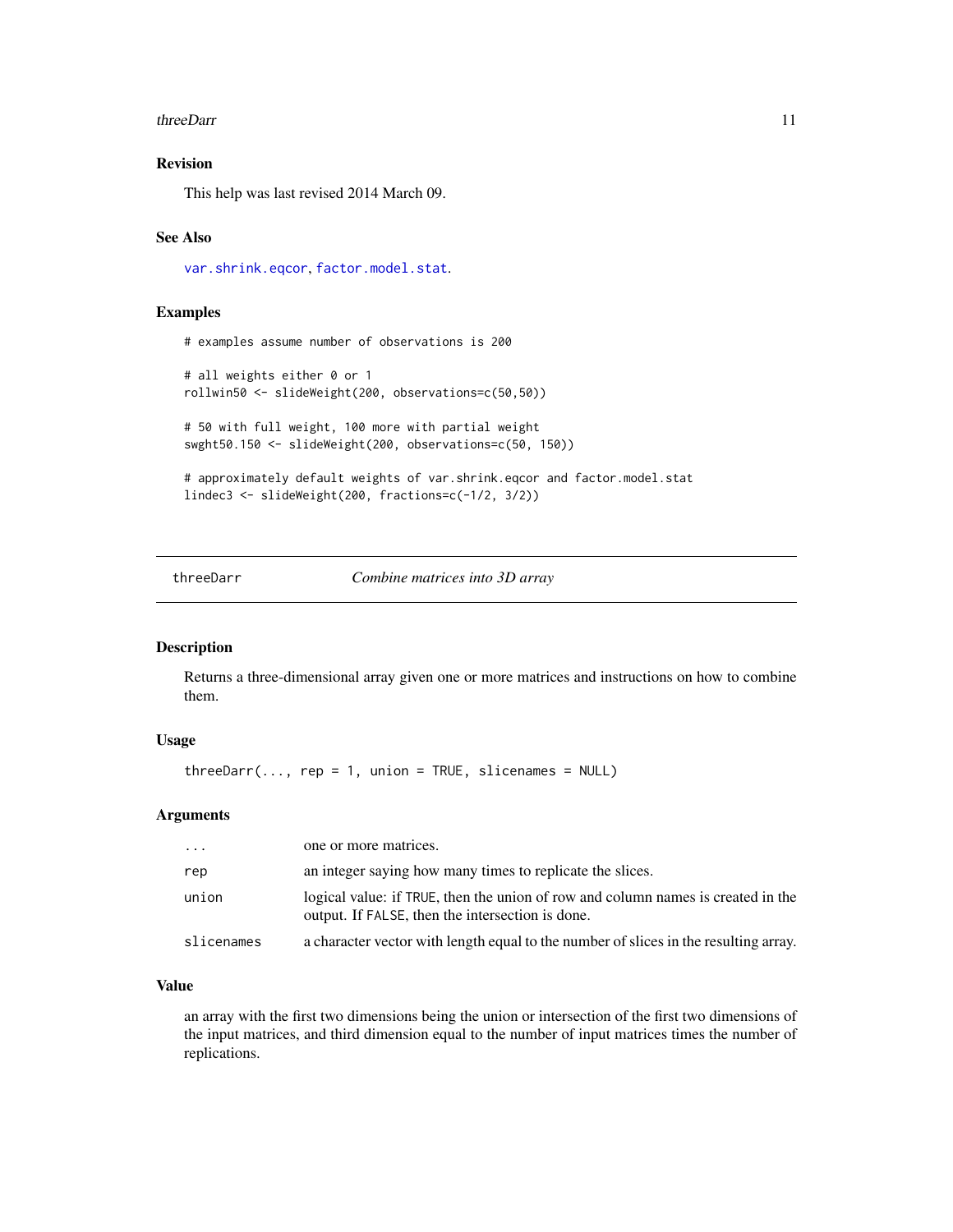# <span id="page-11-0"></span>Details

The full name of arguments rep, union and slicenames must be given (no abbreviations) because they come after the three-dots construct.

# Revision

This help was last revised 2012 January 22.

#### See Also

More general functionality of this sort can be found in the abind package.

# Examples

```
## Not run:
multiple.var <- threeDarr(var1, var2, slicenames=c("standardVar", "crashVar"))
reparr <- threeDarr(matrix1, rep=3)
## End(Not run)
```
<span id="page-11-1"></span>var.add.benchmark *Expand a Variance Matrix to Include a Benchmark*

### Description

Takes a variance matrix (or 3-dimensional array) and a vector of weights for the benchmark. An object like the input is returned which includes a new asset representing the benchmark.

#### Usage

```
var.add.benchmark(variance, benchmark.weights, name = "benchmark",
sum.to.one = TRUE)
```
# Arguments

| variance          | required. A variance matrix or a three-dimensional array where each slice of the<br>third dimension is a variance matrix. This must have dimnames which specify<br>the assets, and it must include all of the assets named in benchmark. weights. |
|-------------------|---------------------------------------------------------------------------------------------------------------------------------------------------------------------------------------------------------------------------------------------------|
| benchmark.weights |                                                                                                                                                                                                                                                   |
|                   | required. A named vector giving the weights of the constituents of the bench-<br>mark.                                                                                                                                                            |
| name              | character string to be used as the asset name for the benchmark.                                                                                                                                                                                  |
| sum.to.one        | logical vector stating whether to check and enforce that benchmark weights<br>sums to one.                                                                                                                                                        |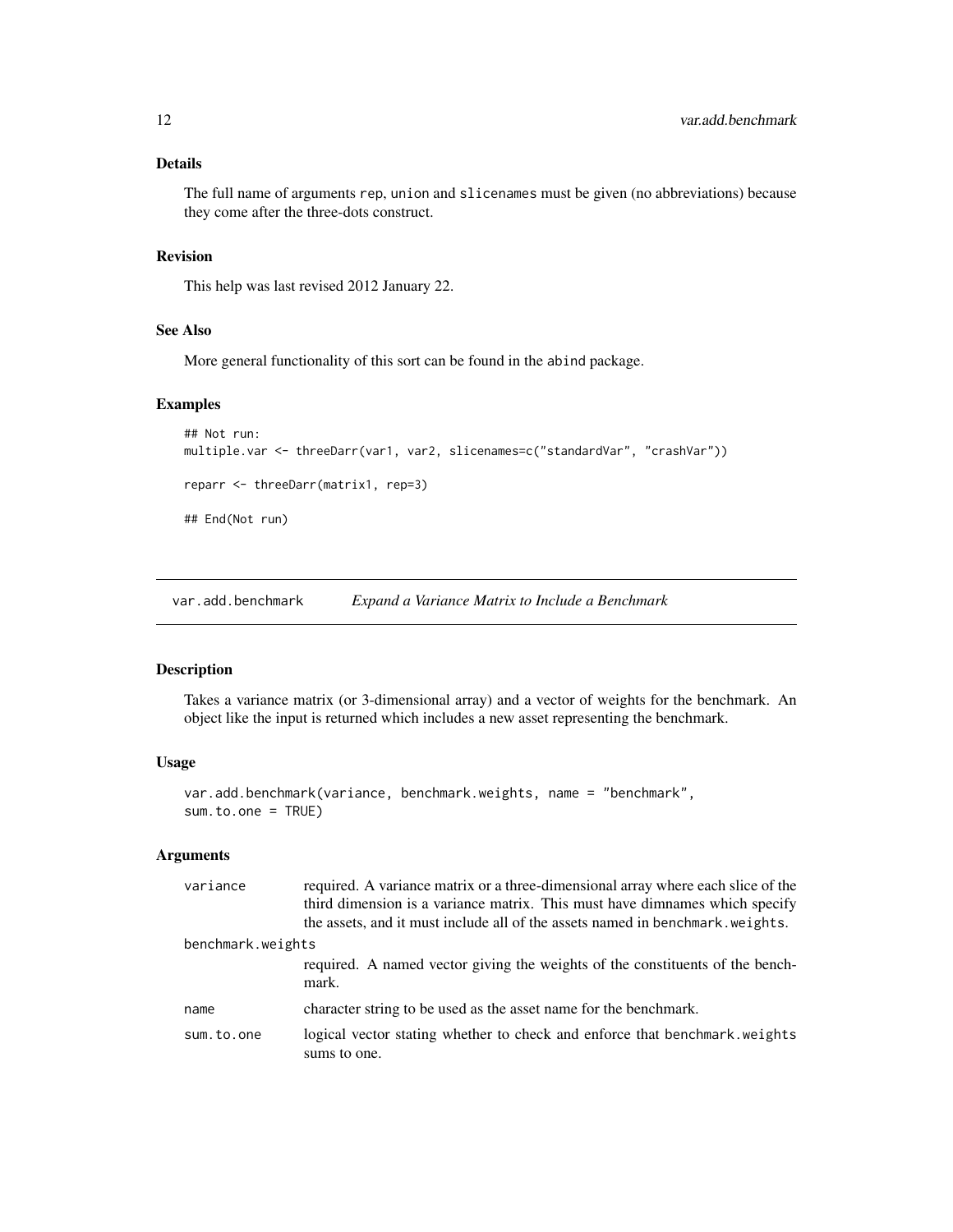# <span id="page-12-0"></span>Value

a matrix or array similar to the input variance, but including an additional asset.

# Details

The (absolute value of) the weights ideally sum to one. You can give it weights that do not sum to one (perhaps they sum to 100 or the market cap of the benchmark), but you will get a warning that the weights are being adjusted.

If your "benchmark" is something that doesn't sum to 1 (such as portfolio weights minus benchmark weights), then set the sum.to.one argument to FALSE.

# Revision

This help was last revised 2012 January 20.

# See Also

[var.relative.benchmark](#page-12-1), [var.shrink.eqcor](#page-13-1), [factor.model.stat](#page-3-1), [threeDarr](#page-10-1).

#### Examples

```
## Not run:
varian.ben <- var.add.benchmark(varian, ftse.constituents, "ftse100")
## End(Not run)
var.orig <- array(c(400, 32, 24, 32, 64, 9.6, 24, 9.6, 144), c(3,3),
list(c("equities", "bonds", "commodities"),
c("equities", "bonds", "commodities")))
var.aa <- var.add.benchmark(var.orig, c(equities=.6, bonds=.4), "e60b40")
```
<span id="page-12-1"></span>var.relative.benchmark

*Transform a Variance Matrix to be Relative to a Benchmark*

#### Description

Returns a matrix (or 3-dimensional array) with dimensions one smaller than the input. The returned variance is relative to the benchmark.

#### Usage

var.relative.benchmark(variance, benchmark)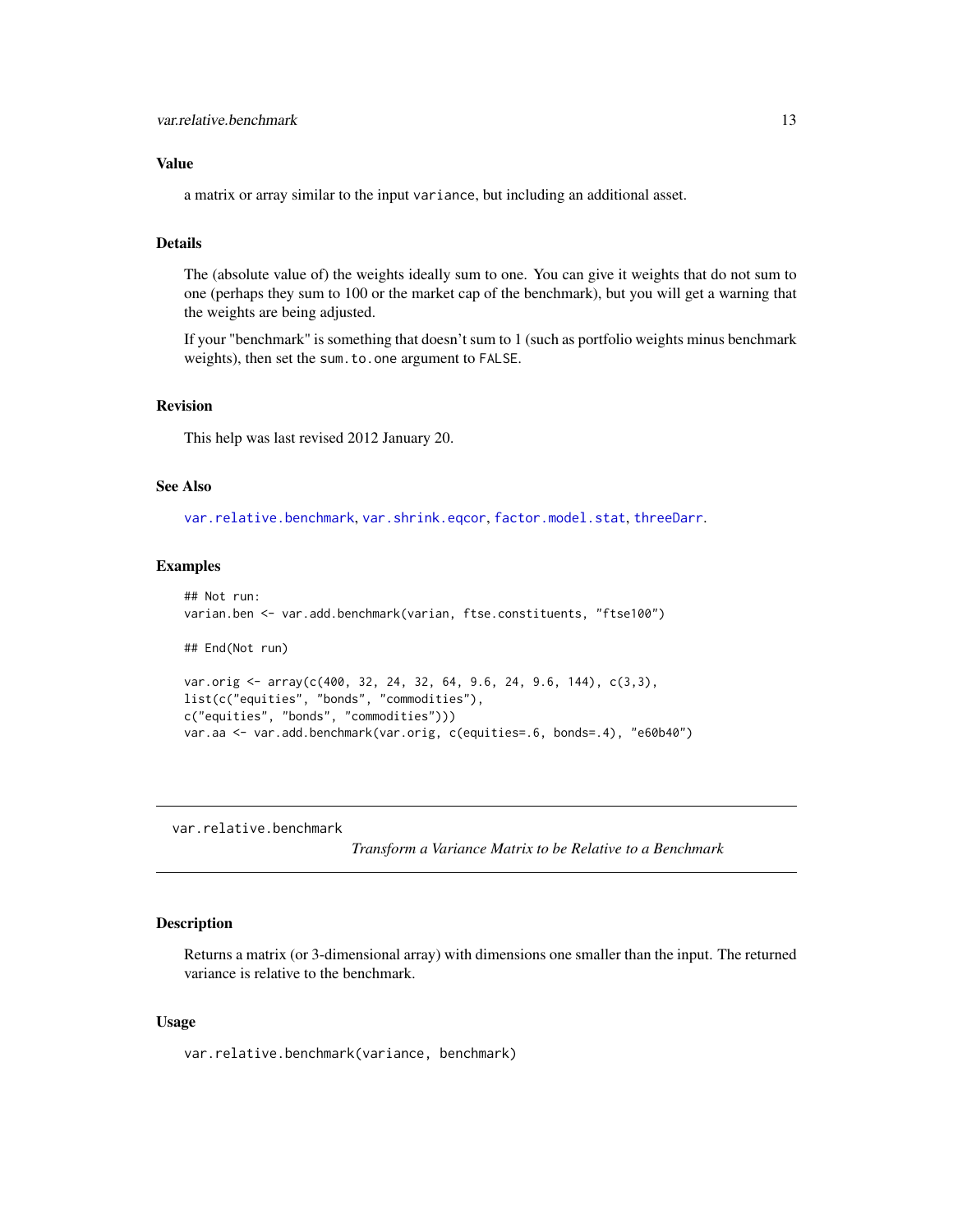#### <span id="page-13-0"></span>**Arguments**

| variance  | required. A variance matrix or a three-dimensional array where each slice of the<br>third dimension is a variance matrix. |
|-----------|---------------------------------------------------------------------------------------------------------------------------|
| benchmark | required. A character string naming which asset in variance is to be used as<br>the benchmark.                            |

#### Value

a matrix or array similar to the input variance, but with one less asset and containing variances that are relative to that asset.

There is a call attribute which gives the command that created the object (and hence the benchmark to which the object is relative).

# Revision

This help was last revised 2012 January 20.

# See Also

[var.add.benchmark](#page-11-1), [var.shrink.eqcor](#page-13-1), [factor.model.stat](#page-3-1), [threeDarr](#page-10-1).

#### Examples

```
var.orig <- array(c(400, 32, 24, 32, 64, 9.6, 24, 9.6, 144), c(3,3),
list(c("equities", "bonds", "commodities"),
c("equities", "bonds", "commodities")))
var.aa <- var.add.benchmark(var.orig, c(equities=.6, bonds=.4), "e60b40")
```
var.rel <- var.relative.benchmark(var.aa, "e60b40")

<span id="page-13-1"></span>var.shrink.eqcor *Ledoit-Wolf Shrinkage Variance Estimate*

#### Description

Returns a variance matrix that shrinks towards the equal correlation matrix – a Ledoit-Wolf estimate.

#### Usage

```
var.shrink.eqcor(x, weights = seq(0.5, 1.5, length = nt), shrink = NULL,
center = TRUE, vol.shrink = 0, sd.min = 20, quan.sd = 0.9,
tol = 1e-4, compatible = FALSE, verbose=2)
```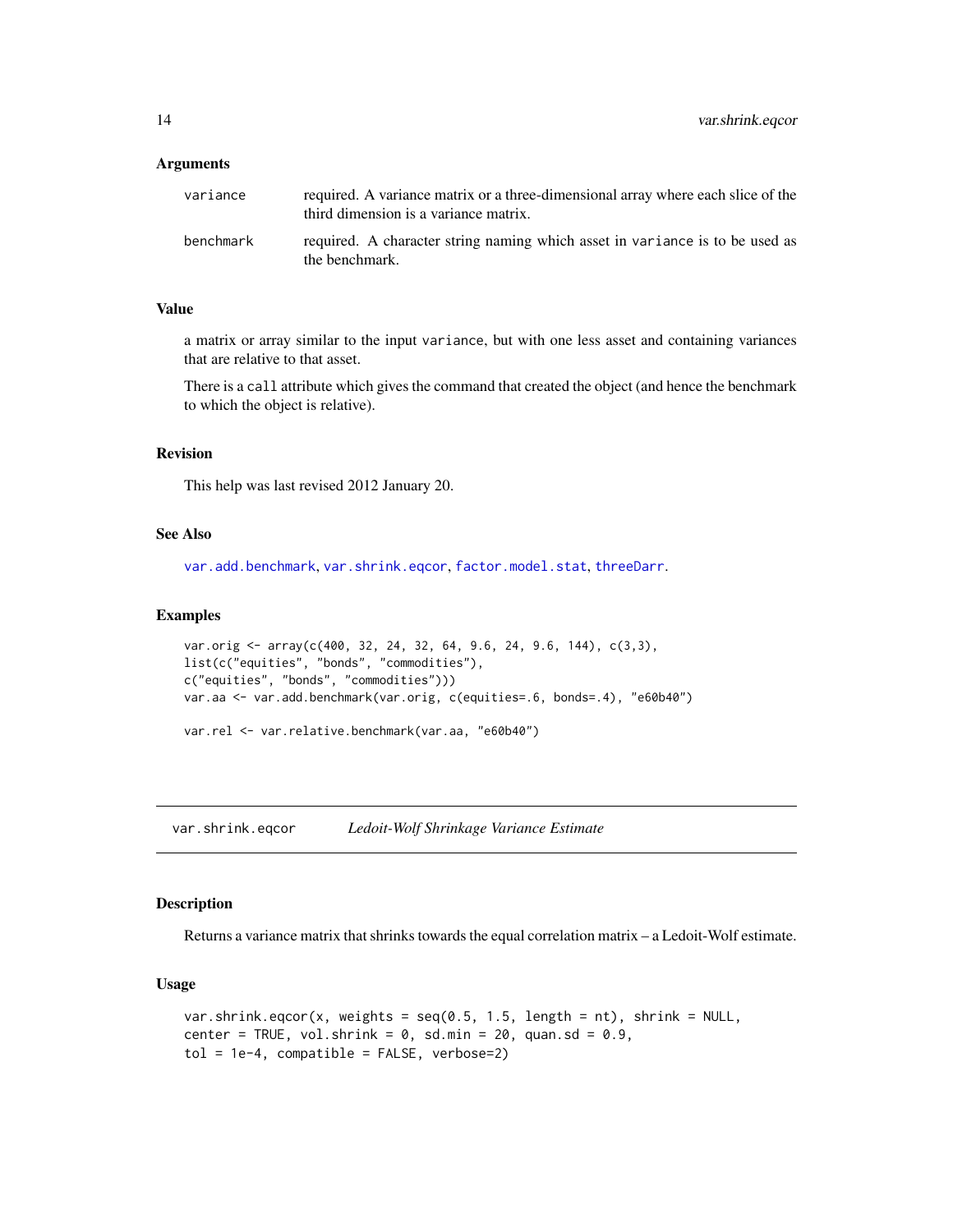# Arguments

| x          | required. A numeric matrix. The rows are observations and the columns are the<br>variables. In finance, this will be a matrix of returns where the rows are times<br>and the columns are assets. For the default value of weights the most recent<br>observation should be the last row. The number of columns may exceed the<br>number of rows, and missing values are accepted. A column may even have all<br>missing values. |
|------------|---------------------------------------------------------------------------------------------------------------------------------------------------------------------------------------------------------------------------------------------------------------------------------------------------------------------------------------------------------------------------------------------------------------------------------|
| weights    | a numeric vector giving the observation weights, or NULL.                                                                                                                                                                                                                                                                                                                                                                       |
|            | Equal weights can be specified with NULL or with a single positive number.<br>Otherwise, this must be a vector of non-negative numbers that is as long as the<br>number of observations (rows of x).                                                                                                                                                                                                                            |
| shrink     | either NULL meaning the shrinkage will be estimated, or a single number meant<br>to be in the range of zero to one.                                                                                                                                                                                                                                                                                                             |
| center     | either a single logical value, or a numeric vector as long as the number of<br>columns of x. This gives the expected value of each column. A value of TRUE<br>means the (weighted) mean of the columns of x is used. A value of FALSE means<br>zero is used.                                                                                                                                                                    |
| vol.shrink | a number between zero and one (inclusive) that says how much to shrink the<br>standard deviations towards the mean standard deviation.                                                                                                                                                                                                                                                                                          |
| sd.min     | a single integer giving the minimum number of observations needed in a column<br>of x for the estimated standard deviation to be used.                                                                                                                                                                                                                                                                                          |
| quan.sd    | a single number in the range of zero to one (inclusive) that says what quantile<br>of the (used) standard deviations to use as the estimate of standard deviation for<br>columns without enough (or any) data.                                                                                                                                                                                                                  |
| tol        | a single number indicating how large the smallest eigenvalues of the answer<br>should be. All eigenvalues are made to be no smaller than tol times the maxi-<br>mum eigenvalue.                                                                                                                                                                                                                                                 |
| compatible | a logical value. If TRUE, then the variance is scaled by the number of observa-<br>tions rather than one less than the number of observations, and there will be a<br>warning if weights are not all the same. This makes the results compatible with<br>Ledoit-Wolf computations and with the cov. shrink function in package tawny.<br>This also makes the variances smaller, which is not necessarily a good thing.          |
| verbose    | a number indicating the level of warning messages desired. This currently con-<br>trols only one warning:<br>If at least 1, then a warning will be issued if all the values in $x$ are non-negative.<br>In finance this is an indication that prices rather than returns are input (an easy<br>mistake to make).                                                                                                                |

# Value

an estimate of the variance matrix of x. The sample variance is shrunk towards equal correlation. This has two additional attributes:

shrink the estimated or input amount of shrinkage towards the equal correlation matrix from the sample variance.

timedate the date and time at which the computation was done.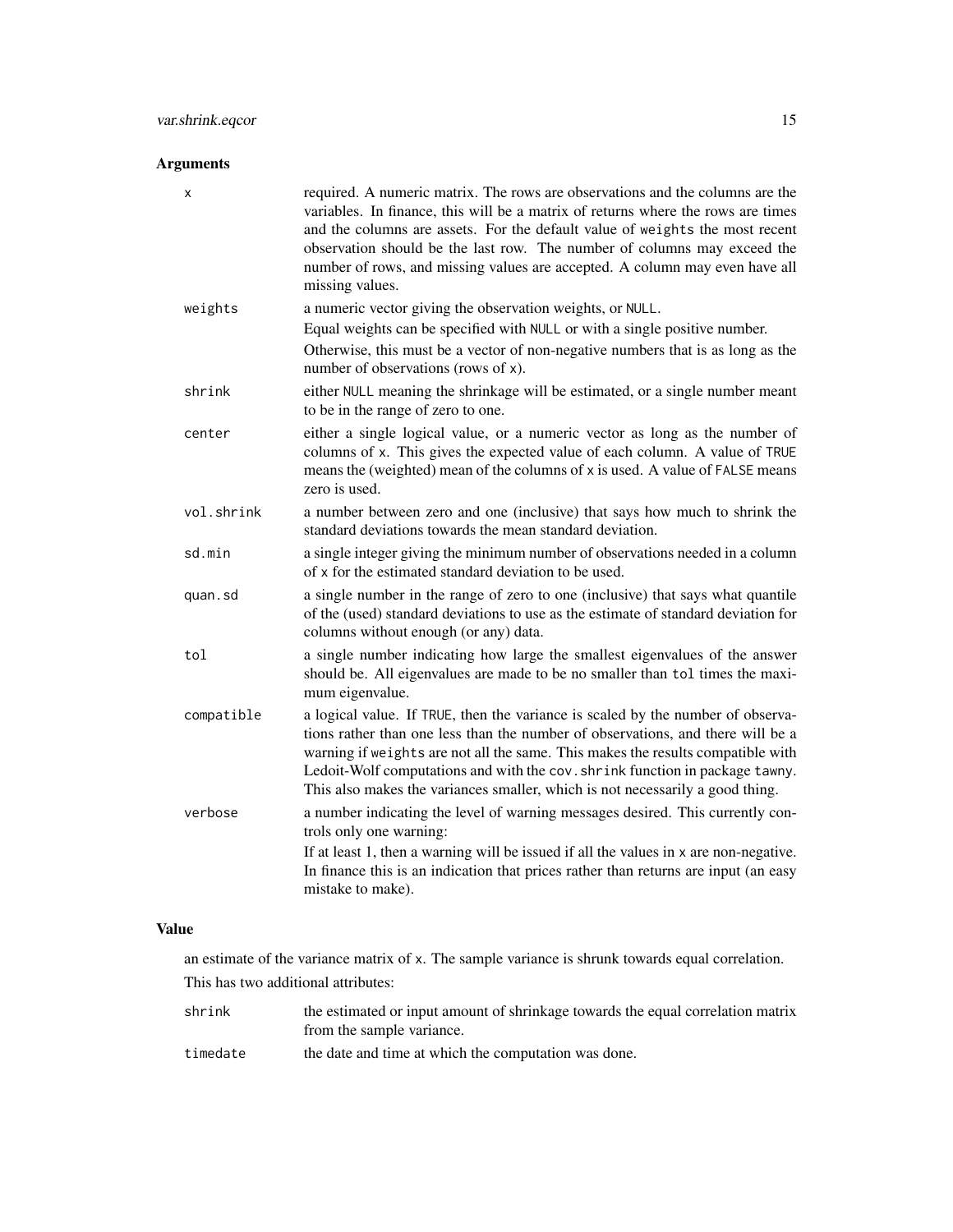# <span id="page-15-0"></span>Details

Time weights are quite helpful for estimating variances from returns. The default weighting seems to perform reasonably well over a range of situations. However, time weighting was not studied for this estimator.

#### Warning

The default value for weights assumes that the last row is the most recent observation and the first observation is the most ancient observation.

# Research Issues

The method of handling missing values used in the function has not been studied (at all).

The method of boosting the result away from singularity is completely unstudied. For optimization it is wise to move away from singularity, just how to do that best seems like a research question. The method used boosts the smallest eigenvalues, it might be better to increase the diagonal.

#### Revision

This help was last revised 2014 March 09.

#### Author(s)

Burns Statistics

# References

Olivier Ledoit and Michael Wolf (2004) "Honey, I shrunk the sample covariance matrix". The Journal of Portfolio Management, volume 30, number 4.

#### See Also

[factor.model.stat](#page-3-1), cov.wt, [slideWeight](#page-9-1).

#### Examples

```
## Not run:
var1 <- var.shrink.eqcor(return.matrix)
```
var.unweighted <- var.shrink.eqcor(return.matrix, weights=1)

## End(Not run)